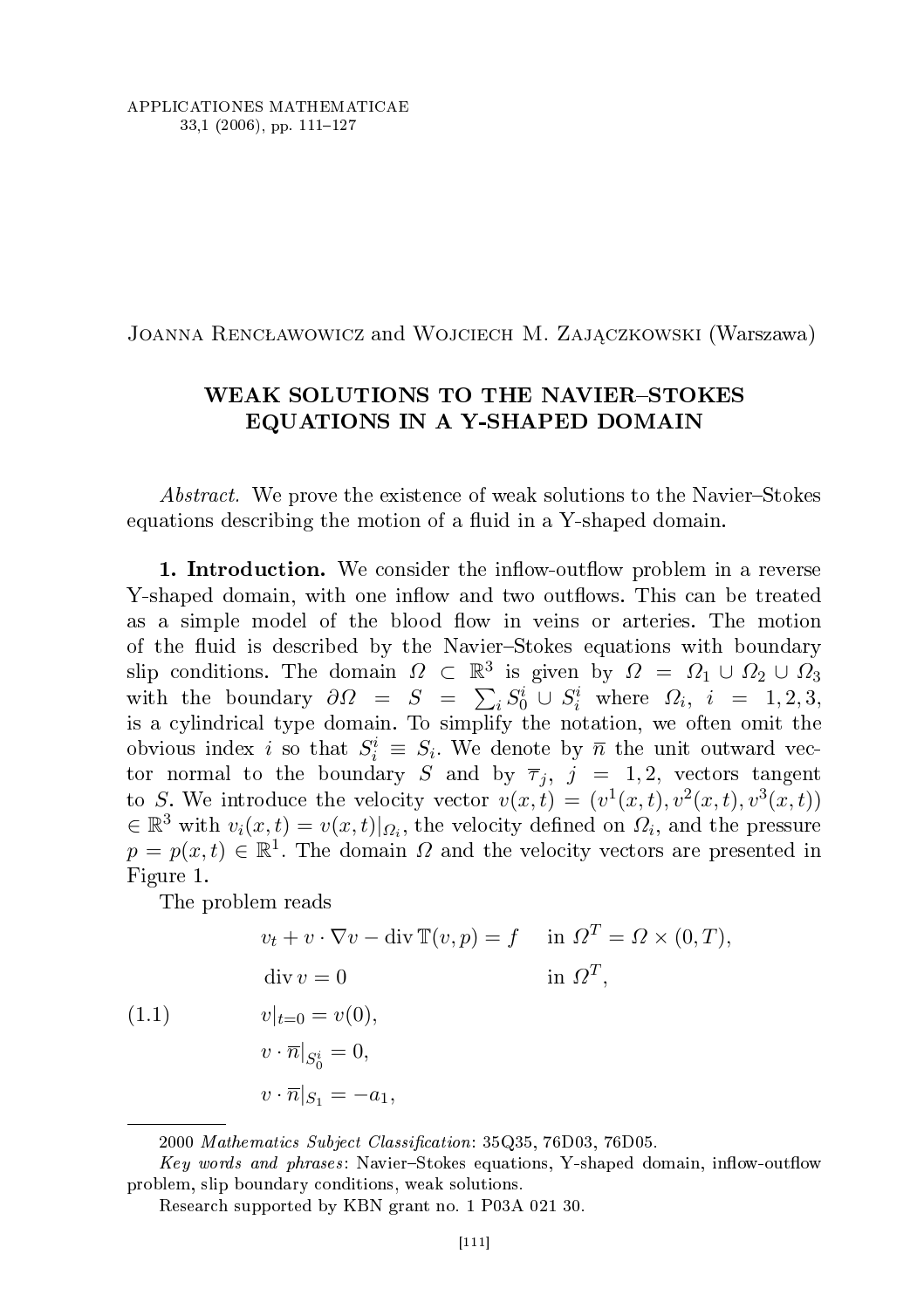

Fig. 1. Y-shaped domain

$$
v \cdot \overline{n}|_{S_i} = a_i, \quad i = 2, 3,
$$

(1.1) 
$$
\nu \overline{n} \cdot \mathbb{D}(v) \cdot \overline{\tau}_j + \gamma v \cdot \overline{\tau}_j = 0, \quad j = 1, 2, \text{ on } S_0^i,
$$
  
\n[cont.] 
$$
\overline{n} \cdot \mathbb{D}(v) \cdot \overline{\tau}_j = 0, \quad j = 1, 2, \text{ on } S_i, i = 1, 2, 3,
$$

where  $f = f(x,t) = (f^{1}(x,t), f^{2}(x,t), f^{3}(x,t)) \in \mathbb{R}^{3}$  is the external force,  $\nu$  is the constant viscosity coefficient,  $\gamma > 0$  is the slip coefficient, and the stress tensor T and the dilatation tensor D are given as

$$
\mathbb{D}(v) = \{v_{,x_j}^i + v_{,x_i}^j\}_{i,j=1,2,3}, \quad \mathbb{T}(v,p) = \nu \mathbb{D}(v) - pI.
$$

The inflow  $a_1$  and outflows  $a_2, a_3$  satisfy the compatibility condition

$$
\int_{S_1} a_1 = \int_{S_2} a_2 + \int_{S_3} a_3.
$$

We set  $\overline{n}_i = \overline{n}|_{\Omega_i}$ . We define the artificial boundaries  $D_i = \Omega_1 \cap \Omega_i$ ,  $i = 2, 3$ . Then

(1.2) 
$$
v_1 = v_i,
$$

$$
\overline{n}_1 \cdot \mathbb{T}(v_1, p_1) = \overline{n}_1 \cdot \mathbb{T}(v_i, p_i) \text{ on } D_i, i = 2, 3, j = 1, 2.
$$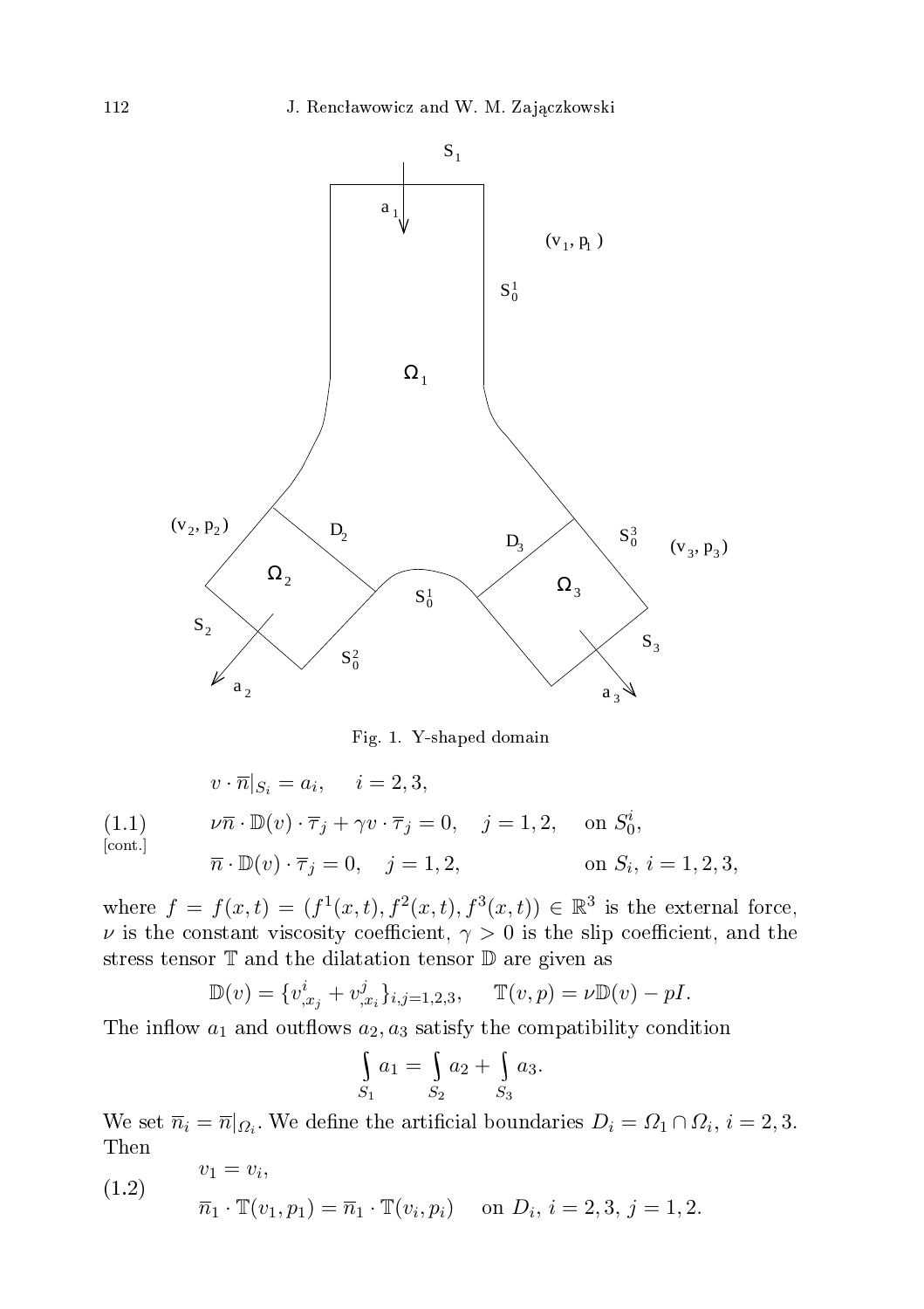In Section 2, we prove some a priori energy type estimates. This is motivated by considerations from  $Z1$ . Section 3 is devoted to the proof of existen
e of weak solutions to the problem (1.1) by the Galerkin method (see  $[L, Chapter 6, Section 7]$ ). The last part is the Appendix where the properties of solutions in the neighborhood of the transmission sections  $D_2$ and  $D_3$  are examined.

2. Problem reformulation and a priori estimates. To obtain energy type estimates we need to work with a function  $v$  which satisfies the homogeneous Diri
hlet boundary ondition. To reformulate the problem (1.1) we introduce a new function  $\alpha$  satisfying

$$
\alpha_1 \cdot \overline{n}_1|_{S_1} = -a_1, \quad \alpha_i \cdot \overline{n}_1|_{S_i} = -a_i, \quad i = 2, 3,
$$

and next, we define functions  $u_i$  on  $\Omega_i$  by

$$
u_i = v_i - \alpha_i, \quad i = 1, 2, 3.
$$

Thus we have

 $\operatorname{div} u_i = -\operatorname{div} \alpha_i, \quad u_i \cdot \overline{n}_i |_{S_i} = 0.$ 

Let  $\varphi = (\varphi_1, \varphi_2, \varphi_3)$  be a solution to the problem

(2.1)  
\n
$$
\Delta \varphi_i = - \operatorname{div} \alpha_i \quad \text{in } \Omega_i,
$$
\n
$$
\overline{n}_i \cdot \nabla \varphi_i = 0 \quad \text{on } S_i \text{ and } S_0^i,
$$
\n
$$
\begin{cases}\n\varphi_i \, dx = 0, \\
\Omega_i\n\end{cases}
$$
\n
$$
\varphi_1 = \varphi_i \quad \text{on } D_i, i = 2, 3,
$$
\n
$$
\frac{\partial}{\partial n_1} \varphi_1 = \frac{\partial}{\partial n_1} \varphi_i \quad \text{on } D_i, i = 2, 3,
$$

where  $n_i$  is the curvilinear coordinate along the curve tangent to  $\overline{n}_i$ ,  $i = 1, 2, 3$ . We claim

LEMMA 2.1. For every extension function  $\alpha$  such that  $\alpha_i \in H^1(\Omega_i)$ ,  $i = 1, 2, 3$ , there exists a solution  $\varphi = (\varphi_1, \varphi_2, \varphi_3)$  to the problem (2.1) and the following bound holds:

(2.2) 
$$
\sum_{i=1}^{3} \|\nabla \varphi_{i}\|_{H^{2}(\Omega_{i})} \leq c \sum_{i=1}^{3} \|\alpha_{i}\|_{H^{1}(\Omega_{i})}.
$$

For convenience of the reader, we sketch the proof of this technical result in the Appendix.

Therefore, we can define new functions

$$
w_i = v_i - \alpha_i - \nabla \varphi_i \equiv v_i - \delta_i
$$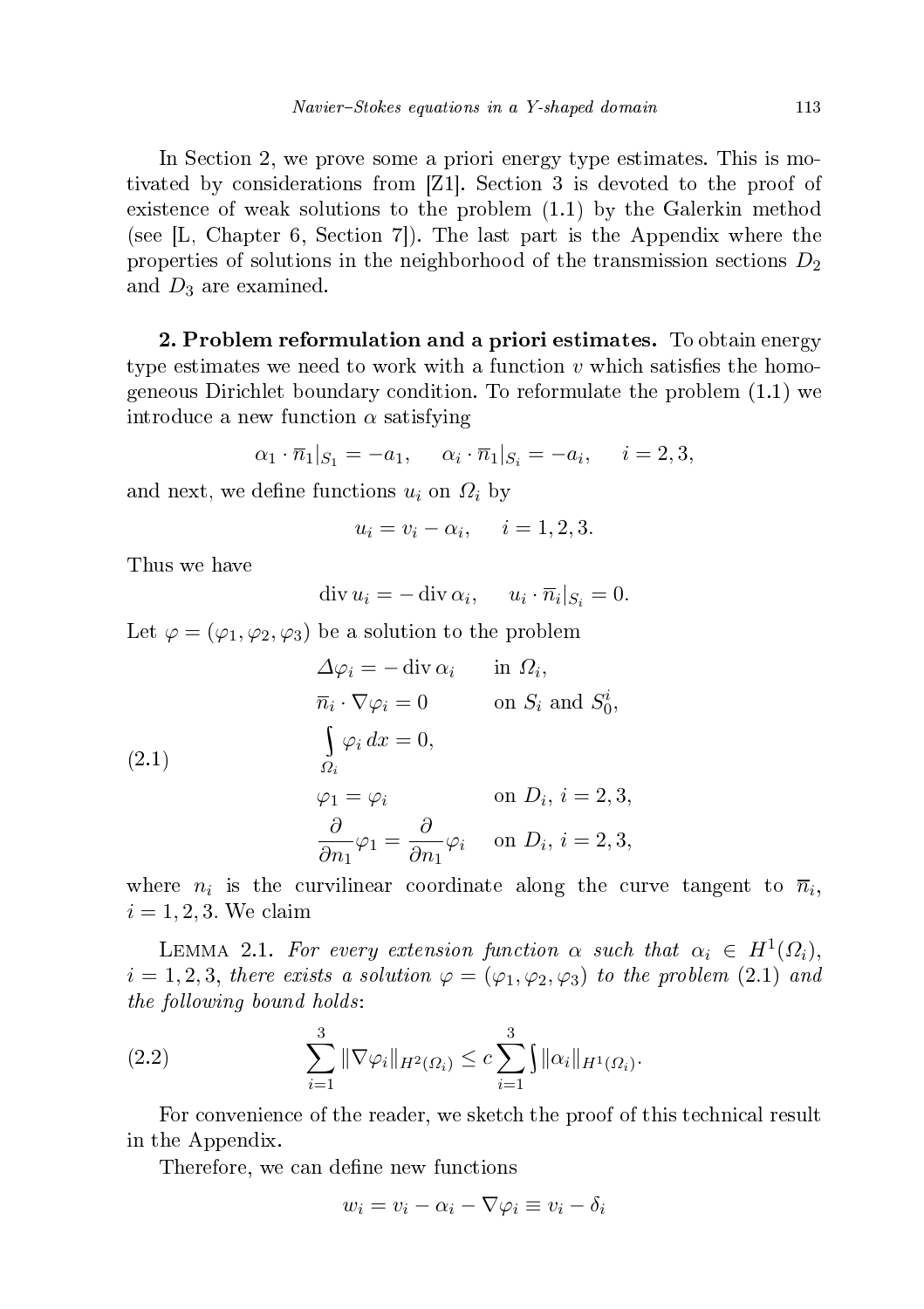satisfying the following system:

$$
w_{i,t} + w_i \cdot \nabla w_i + w_i \cdot \nabla \delta_i + \delta_i \cdot \nabla w_i - \text{div } \mathbb{T}(w_i, p_i)
$$
  
\n
$$
= f_i - \delta_{i,t} - \delta_i \cdot \nabla \delta_i + \nu \text{ div } \mathbb{D}(\delta_i) \equiv F_i \quad \text{in } \Omega_i,
$$
  
\n
$$
\text{div } w_i = 0 \quad \text{in } \Omega_i,
$$
  
\n
$$
w_i \cdot \overline{n}|_{S_i} = 0,
$$
  
\n
$$
w_i \cdot \overline{n}|_{S_0^i} = 0,
$$
  
\n
$$
\nu \overline{n} \cdot \mathbb{D}(w_i) \cdot \overline{\tau}_j + \gamma w_i \cdot \overline{\tau}_j
$$
  
\n
$$
= -\nu \overline{n} \cdot \mathbb{D}(\delta_i) \cdot \overline{\tau}_j - \gamma \delta_i \cdot \overline{\tau}_j \equiv B_{0j}^i, j = 1, 2, \quad \text{on } S_0^i,
$$
  
\n
$$
\overline{n} \cdot \mathbb{D}(w_i) \cdot \overline{\tau}_j = -\overline{n} \cdot \mathbb{D}(\delta_i) \cdot \overline{\tau}_j \equiv B_{ij}^i, j = 1, 2, \quad \text{on } S_i,
$$

and the transmission onditions

(2.4) 
$$
w_1 = w_i
$$
 and  $\frac{\partial}{\partial n_1} w_1 = \frac{\partial}{\partial n_1} w_i$  on  $D_i$ ,  $i = 2, 3$ .

Now, we introduce weak solutions to  $(2.3)-(2.4)$ .

DEFINITION 2.1. A weak solution to  $(2.3)-(2.4)$  is a triple  $(w_1, w_2, w_3)$ satisfying the identities

$$
(2.5) \sum_{i=1}^{3} \left( \int_{\Omega_{i}^{T}} w_{i,t} \varphi \, dx \, dt + \int_{\Omega_{i}^{T}} H(w_{i}) \varphi \, dx \, dt + \nu \int_{\Omega_{i}^{T}} \mathbb{D}(w_{i}) \mathbb{D}(\varphi) \, dx \, dt \right.
$$

$$
+ \gamma \sum_{j=1}^{2} \int_{S_{0}^{T}} w_{i} \cdot \overline{\tau}_{j} \varphi \cdot \overline{\tau}_{j} \, dS_{0}^{i} \, dt - \sum_{j=1}^{2} \int_{\sigma=0, i} \int_{S_{\sigma}^{T}} B_{\sigma j}^{i} \varphi \cdot \overline{\tau}_{j} \, dS_{\sigma}^{i} \right) = \sum_{i=1}^{3} \int_{\Omega_{i}^{T}} F_{i} \cdot \varphi \, dx \, dt,
$$

where  $H(w) = w \cdot \nabla w + w \cdot \nabla \delta + \delta \cdot \nabla w$ , for any sufficiently smooth function  $\varphi$ with div  $\varphi = 0, \varphi \cdot \overline{n}|_S = 0.$ 

We introdu
e some useful notation:

$$
|u|_{p,Q} = \sum_{i=1}^{3} ||u||_{L_p(Q_i)}, \qquad Q \in \{\Omega^T, S^T, \Omega, S\}, \ p \in [1, \infty],
$$
  

$$
||u||_{s,Q} = \sum_{i=1}^{3} ||u||_{H^s(Q_i)}, \qquad Q \in \{\Omega, S\}, \ s \in \mathbb{R}_+ \cup \{0\},
$$
  

$$
|u|_{p,q,Q^T} = \sum_{i=1}^{3} ||u||_{L_q(0,T;L_p(Q_i))}, \qquad Q \in \{\Omega, S\}, \ p,q \in [1, \infty],
$$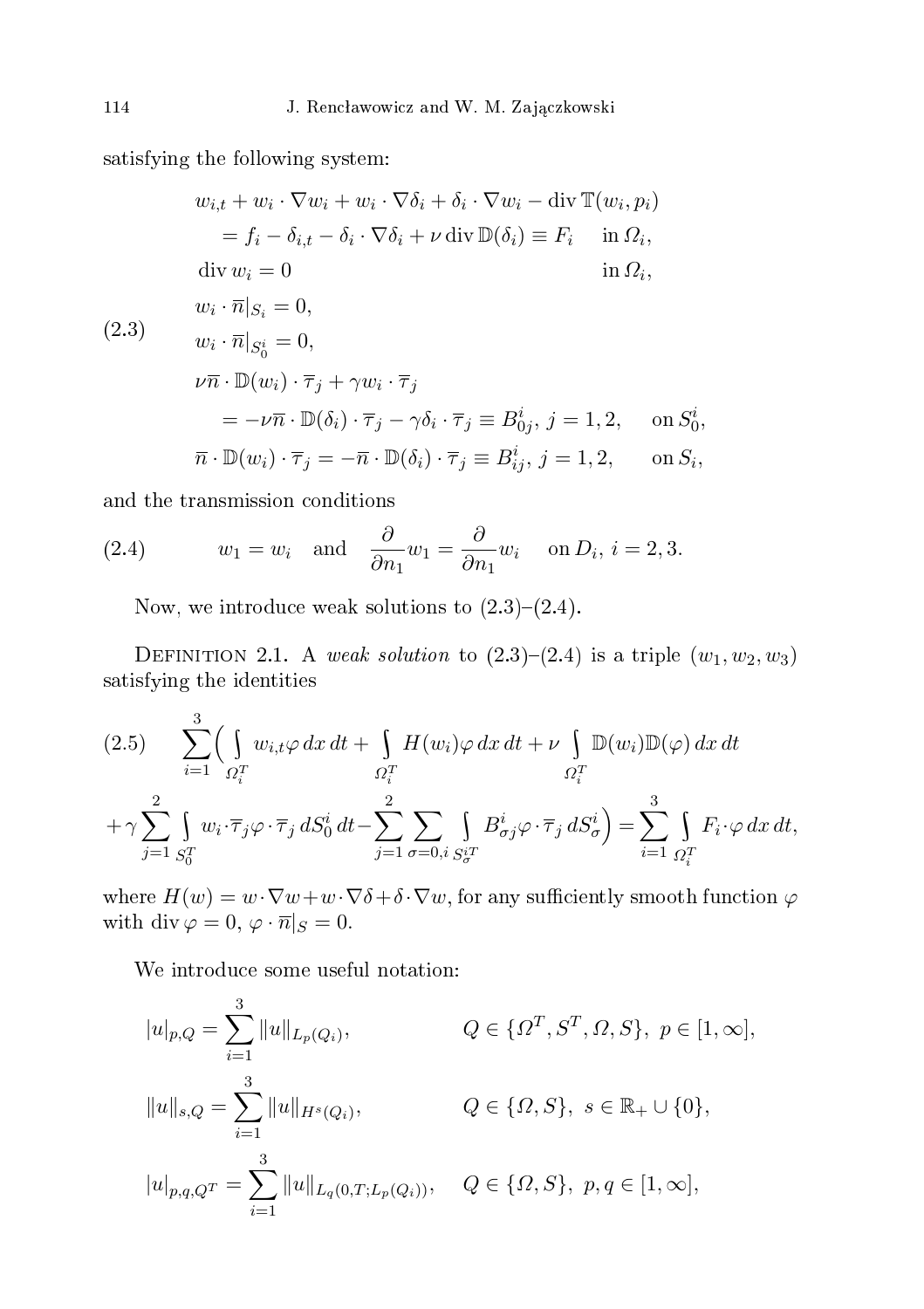and a space natural for the study of the Navier-Stokes equations:

$$
V_2^0(\Omega^T) = \left\{ u : \|u\|_{V_2^0(\Omega^T)} = \operatorname*{ess\,sup}_{t \in (0,T)} \|u\|_{L_2(\Omega)} + \left(\int_0^T \|\nabla u\|_{L_2(\Omega)}^2 dt\right)^{1/2} < \infty \right\}.
$$

We will need the following result:

LEMMA 2.2 (Korn inequality). Assume that

(2.6) 
$$
E_{\Omega}(w) = \sum_{i,j=1}^{3} \int_{\Omega} (w_{x_j}^{i} + w_{x_i}^{j})^2 dx < \infty
$$

and

(2.7) 
$$
\sum_{j=1}^{2} |w \cdot \overline{\tau}_{j}|_{2,S_{0}}^{2} < \infty, \quad w \cdot \overline{n}|_{S} = 0, \quad \text{div } w|_{\Omega} = 0.
$$

Then there exists a constant c independent of w such that

(2.8) 
$$
||w||_{H^1(\Omega)}^2 \le c \Big( E_{\Omega}(w) + \sum_{j=1}^2 |w \cdot \overline{\tau}_j|_{L_2(S_0)}^2 \Big) \equiv cE.
$$

Proof. We have

$$
E_{\Omega}(w) = 2 \sum_{i,j=1}^{3} \left( \int_{\Omega} (w_{x_j}^i)^2 dx + \int_{\Omega} w_{x_j}^i \cdot w_{x_i}^j dx \right)
$$
  
=  $2 \sum_{i,j=1}^{3} \left( \int_{\Omega} (w_{x_j}^i)^2 dx + \int_{\Omega} (w_{x_j}^i \cdot w^j)_{x_i} dx \right)$   
=  $2 \sum_{i,j=1}^{3} \left( \int_{\Omega} (w_{x_j}^i)^2 dx + \int_{S} w_{x_j}^i \cdot w^j \cdot n_i dS \right)$   
=  $2 \sum_{i,j=1}^{3} \left( \int_{\Omega} (w_{x_j}^i)^2 dx - \int_{S} w^i \cdot w^j \cdot n_{i,x_j} dS \right),$ 

where  $\int_{\Omega} f$  denotes  $\sum_{i=1}^{3} \int_{\Omega_i} f_i$ . This implies

$$
(2.9) \t\t |\nabla w|_{2,\Omega}^2 \le cE.
$$

For a non-axially symmetric function  $w$  we can use the results in [Z2] to find that

(2.10) 
$$
|w|_{2,\Omega}^2 \le \delta |\nabla w|_{2,\Omega}^2 + M(\delta) E_{\Omega}(w)
$$

so that  $(2.9)$  and  $(2.10)$  yield  $(2.8)$ .

We will show the following a priori estimate for  $w$ .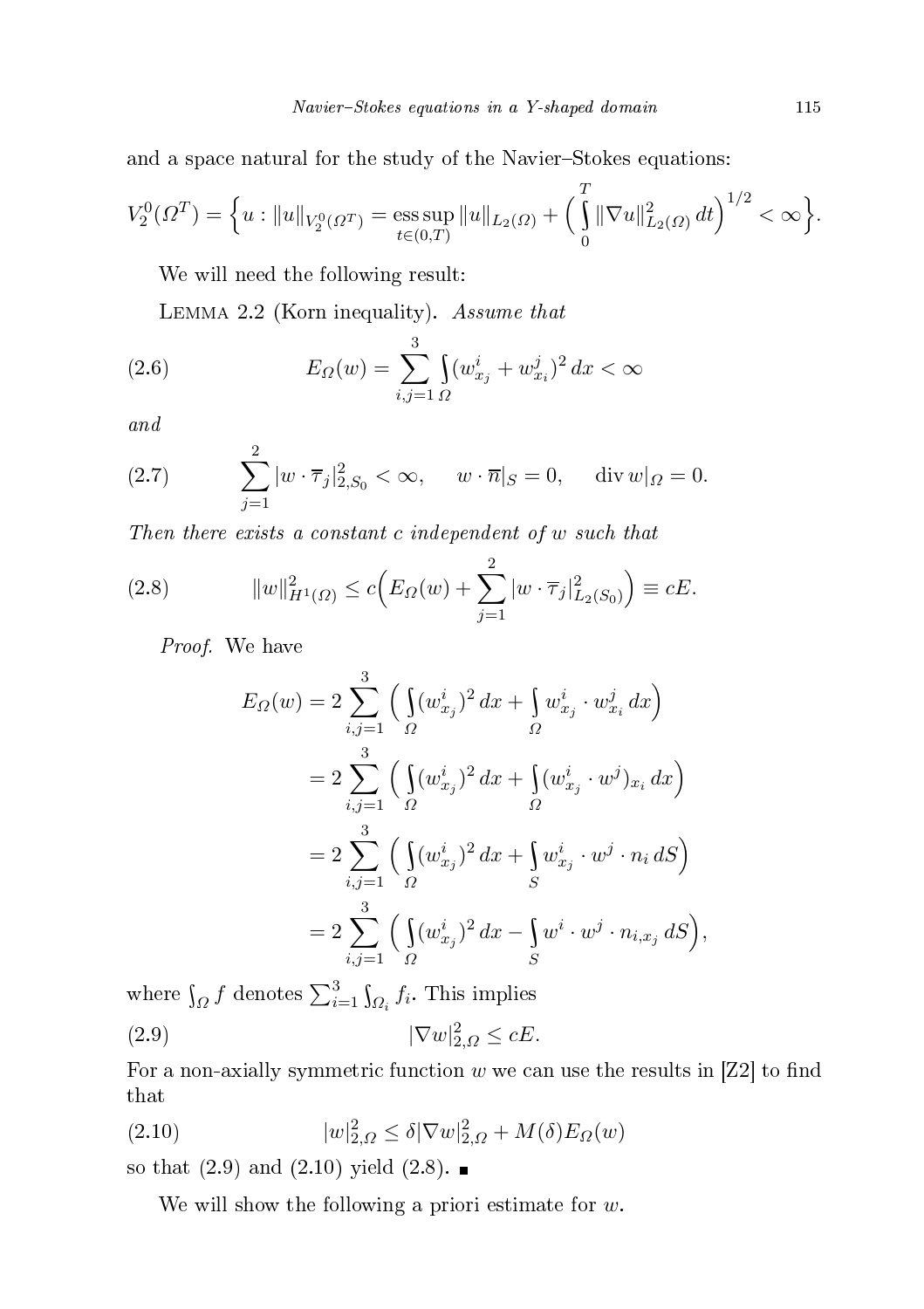LEMMA 2.3. Assume that  $a_1 \in L_6(0,T;L_3(S_1)), \ \nabla \alpha \in L_2(0,T;L_3(\Omega))$ and  $w_i(0) \in L_2(\Omega_i)$ ,  $i = 1, 2, 3$ . Let  $\Gamma^2(t) = |f|^2_{6/5,\Omega} + |\alpha_t|^2_{6/5,\Omega} + |\nabla \alpha_t|^2_{6/5,\Omega} + |\alpha|^2_{2,S_0} + |\nabla \alpha|^2_{2,\Omega} (1 + |\alpha|^2_{W^1_3(\Omega)})$ with

$$
\int_{0}^{T} \Gamma^{2}(t) dt < \infty.
$$

Then

$$
(2.11) \t|w|_{V_2^0(\Omega^t)}^2 \le ce^{c(|a_1|_{3,6,S_1^t}^6 + |\nabla \alpha|_{3,2,\Omega^t}^2)} \left(\int_0^t \Gamma^2(t')\,dt' + |w(0)|_{2,\Omega}^2\right).
$$

*Proof.* With  $\varphi = w$  and  $w \cdot \overline{n}|_S = 0$  we get by definition of weak solutions

$$
(2.12) \qquad \sum_{i=1}^{3} \left( \frac{1}{2} \frac{d}{dt} |w_i|_{2,\Omega_i}^2 + \int_{\Omega_i} |\delta_i \cdot \nabla w_i \cdot w_i + w_i \cdot \nabla \delta_i \cdot w_i| \, dx + \nu |\mathbb{D}(w_i)|_{2,\Omega_i}^2 + \gamma |w_i \cdot \overline{\tau}_j|_{2,S_0^i}^2 \right) = \sum_{i=1}^{3} \left( \sum_{j=1}^{2} \sum_{\sigma=0, i \ S_{\sigma}^i} \int_{S_{\sigma}^i} B_{\sigma j}^i w_i \cdot \overline{\tau}_j \, dS_{\sigma}^i + \int_{\Omega_i} F_i \cdot w_i \, dx \right).
$$

Now, we analyze the se
ond term on the l.h.s. We have

$$
\int_{\Omega_i} \delta_i \cdot \nabla w_i \cdot w_i \, dx = \int_{\Omega_i} (\alpha_i + \nabla \varphi_i) \cdot \nabla w_i \cdot w_i \, dx
$$
\n
$$
= \int_{\Omega_i} \alpha_i \cdot \nabla w_i \cdot w_i \, dx + \int_{\Omega_i} \nabla \varphi_i \cdot \nabla w_i \cdot w_i \, dx \equiv I_1 + I_2
$$

so that

$$
I_1(w_i) = \frac{1}{2} \int_{\Omega_i} \alpha_i \cdot \nabla(w_i^2) dx
$$
  
= 
$$
\frac{1}{2} \int_{\Omega_i} \text{div}(\alpha_i w_i^2) dx - \frac{1}{2} \int_{\Omega_i} \text{div} \alpha_i \cdot w_i^2 dx \equiv I_1^a + I_1^b.
$$

Next, we calculate

$$
I_1^a(w_1) = -\frac{1}{2} \int_{S_1} a_1 w_i^2 dS_1 + \frac{1}{2} \int_{D_2} \alpha \cdot \overline{n}_1 w_2^2 dD_2 + \frac{1}{2} \int_{D_3} \alpha \cdot \overline{n}_1 w_3^2 dD_3,
$$
  

$$
I_1^a(w_i) = \frac{1}{2} \int_{S_i} a_i w_i^2 dS_i - \frac{1}{2} \int_{D_i} \alpha \cdot \overline{n}_1 w_i^2 dD_i, \quad i = 2, 3.
$$

Thus,

$$
\sum_{i=1}^{3} I_1^a(w_i) = \frac{1}{2} \Big( - \int_{S_1} a_1 w_1^2 dS_1 + \int_{S_2} a_2 w_2^2 dS_2 + \int_{S_3} a_3 w_3^2 dS_3 \Big),
$$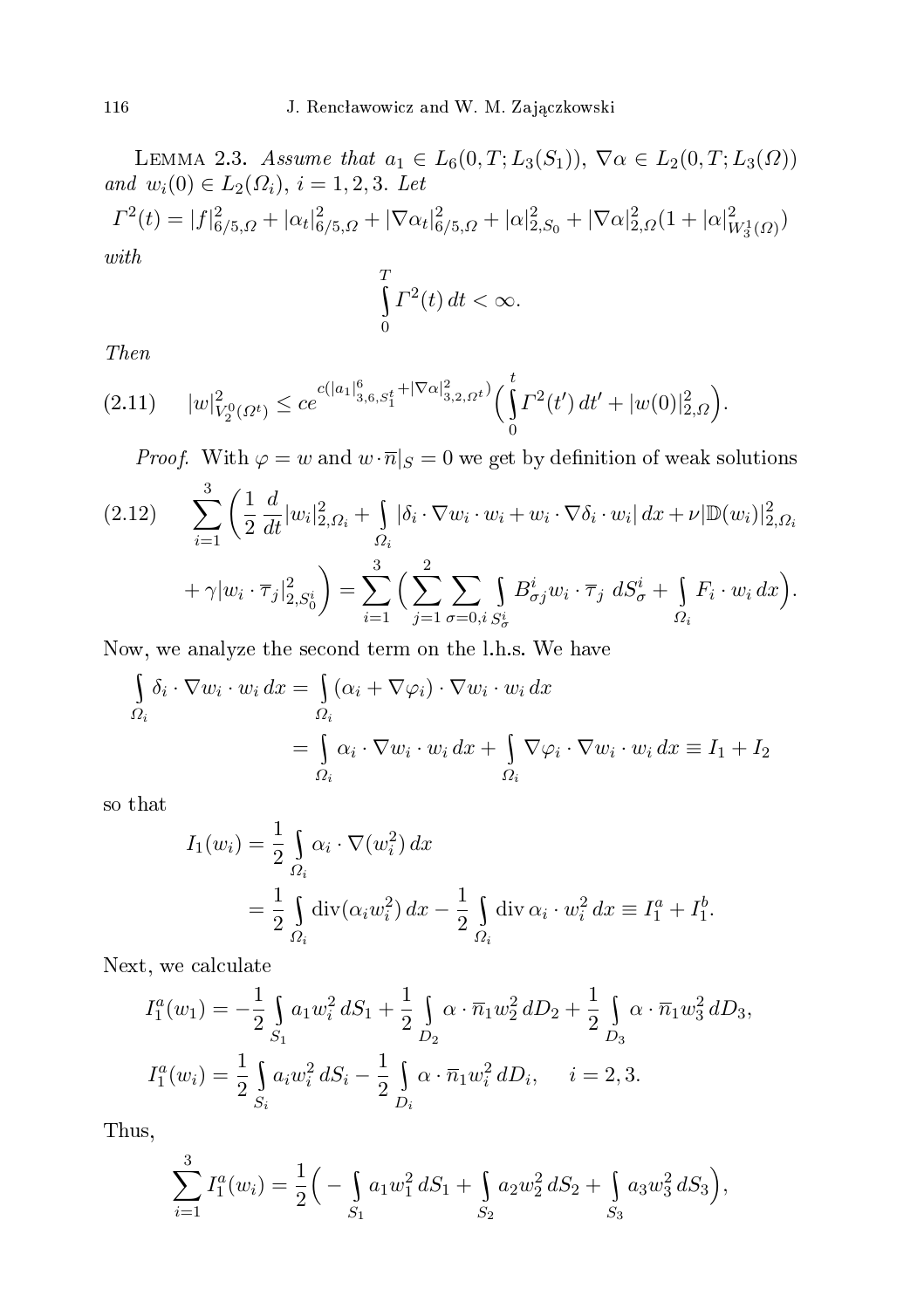and we an estimate

$$
-\sum_{i=1}^3 I_1^a(w_i) \leq \varepsilon_1^a \|w_1\|_{1,\Omega_1}^2 + c(1/\varepsilon_1^a) |a_1|_{3,S_1}^6 |w_1|_{2,\Omega_1}^2.
$$

For  $I_1^b$  we have

$$
\Big|\sum_{i=1}^{3} I_1^b(w_i)\Big| \leq \varepsilon_1^b |w|_{6,\Omega}^2 + c(1/\varepsilon_1^b) |\nabla \alpha|_{3,\Omega}^2 |w|_{2,\Omega}^2
$$

so

$$
\Big|\sum_{i=1}^3 I_1(w_i)\Big|\leq \varepsilon_1(|w|_{6,\Omega}^2+\|w\|_{1,\Omega}^2)+c(1/\varepsilon_1)(|a_1|_{3,S_1}^6+|\nabla\alpha|_{3,\Omega}^2)|w|_{2,\Omega}^2.
$$

Also we obtain

$$
\sum_{i=1}^{3} I_2(w_i) = \frac{1}{2} \sum_{i=1}^{3} \int_{\Omega_i} \nabla \varphi_i \cdot \nabla (w_i^2) = -\frac{1}{2} \sum_{i=1}^{3} \int_{\Omega_i} \Delta \varphi_i w_i^2 = \frac{1}{2} \sum_{i=1}^{3} \int_{\Omega_i} \text{div } \alpha_i w_i^2.
$$

Consequently,

$$
\Big|\sum_{i=1}^3 I_2(w_i)\Big|\leq \varepsilon_2 |w|_{6,\Omega}^2 + c(1/\varepsilon_2) |\nabla \alpha|_{3,\Omega}^2 |w|_{2,\Omega}^2.
$$

Next, we consider the expression

$$
\int_{\Omega_i} w_i \cdot \nabla \delta_i \cdot w_i = \int_{\Omega_i} w_i \cdot \nabla \alpha \cdot w_i + \int_{\Omega_i} w_i \cdot \nabla (\nabla \varphi_i) \cdot w_i \equiv I_3 + I_4
$$

with

$$
\left| \sum_{i=1}^{3} I_3(w_i) \right| \leq \varepsilon_3 |w|_{6,\Omega}^2 + c(1/\varepsilon_3) |\nabla \alpha|_{3,\Omega}^2 |w|_{2,\Omega}^2,
$$
  

$$
\left| \sum_{i=1}^{3} I_4(w_i) \right| \leq \varepsilon_4 |w|_{6,\Omega}^2 + c(1/\varepsilon_4) |\nabla \alpha|_{3,\Omega}^2 |w|_{2,\Omega}^2.
$$

We sum  $(2.12)$  over  $i = 1, 2, 3$ , and use the above estimates. Then, we use the imbedding inequality

 $|u|_{6,\Omega} \leq c||u||_{W_2^1(\Omega)},$ 

and the Korn inequality (2.8):

$$
||w||_{H^1(\Omega)} \le c \Big( \int_{\Omega_i} \mathbb{D}(w)^2 + \sum_{j=1}^2 |w \cdot \overline{\tau}_j|_{2,S_0}^2 \Big),
$$

to obtain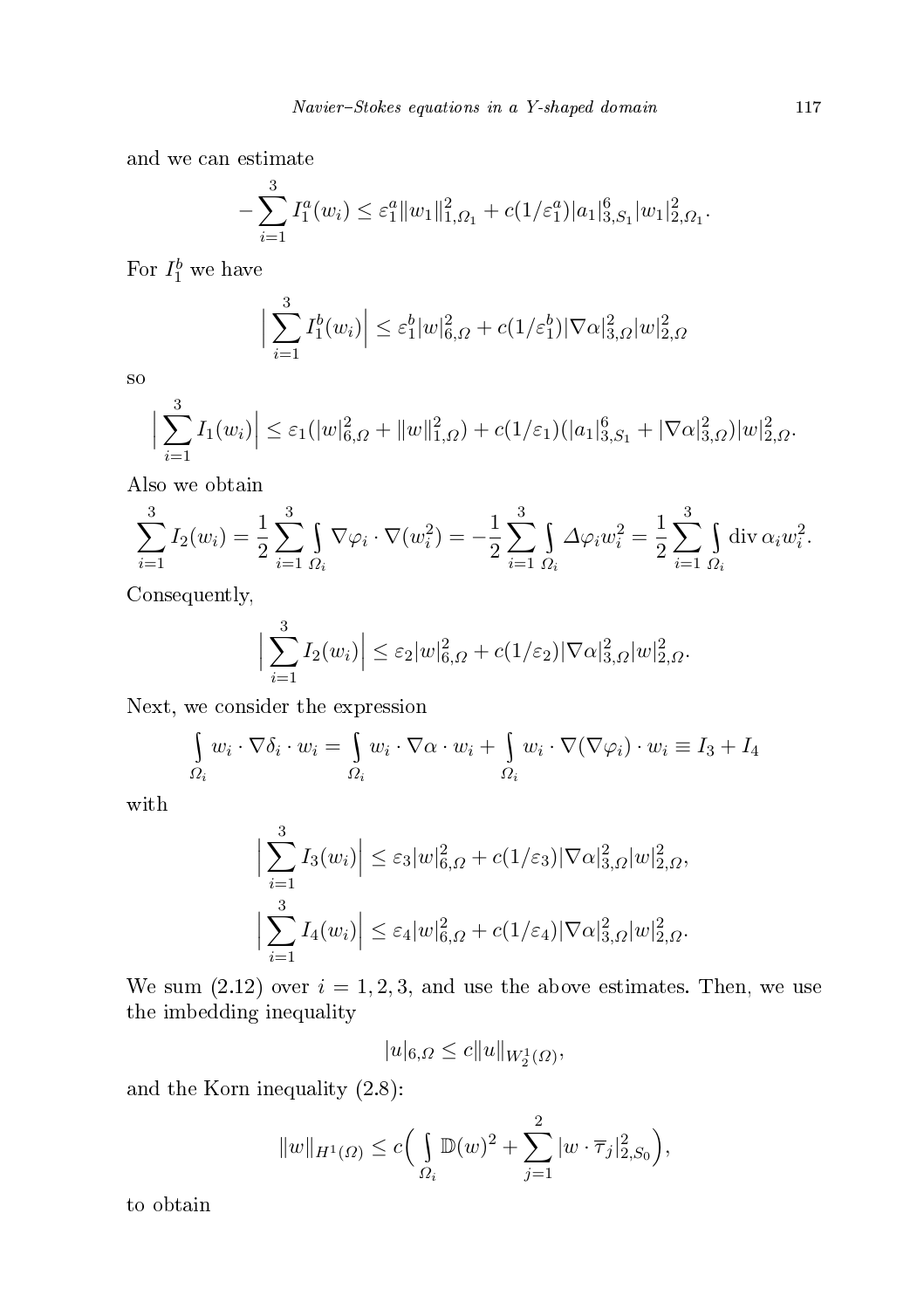$$
(2.13) \quad \frac{1}{2} \frac{d}{dt} |w|_{2,\Omega}^2 + |w|_{H^1(\Omega)}^2
$$
\n
$$
\le cA|w|_{2,\Omega}^2 + \int_{\Omega} F \cdot w + \sum_{i=1}^3 \sum_{j=1}^2 \sum_{\sigma=0, i} \int_{S^i_{\sigma}} B^i_{\sigma,j} w_i \cdot \overline{\tau}_j dS^i_{\sigma}
$$
\n
$$
\equiv cA|w|_{2,\Omega}^2 + J,
$$

where  $A = |a_1|^6_{3, S_1} + |\nabla \alpha|^2_{3, \Omega}$ . We now deal with the r.h.s. of the above inequality. The last two terms have the form of the form of the form of the form of the form of the form of th

$$
J = \sum_{i=1}^{3} \sum_{j=1}^{2} \int_{\Omega_i} (f_i - \delta_{i,t} - \delta_i \cdot \nabla \delta_i) w_i \, dx + \nu \int_{\Omega_i} \text{div } \mathbb{D}(\delta_i) \cdot w_i \, dx - \int_{S_0^i} (\nu \overline{n}_i \mathbb{D}(\delta_i) \overline{\tau}_j w_i \cdot \overline{\tau}_j + \gamma \delta_i \cdot \overline{\tau}_j \cdot w_i \cdot \overline{\tau}_j) \, dS_0^i - \int_{S_i} \nu \overline{n}_i \mathbb{D}(\delta_i) \overline{\tau}_j w_i \cdot \overline{\tau}_j \, dS_i.
$$

To simplify we only study the second term of  $J$ :

$$
\int_{\Omega_1} \text{div}\,\mathbb{D}(\delta_1) \cdot w_1 = \sum_{\sigma=0,1} \sum_{j=1}^2 \int_{S_\sigma^1} \overline{n}_1 \mathbb{D}(\delta_1) \overline{\tau}_j w_1 \cdot \overline{\tau}_j - \int_{\Omega_1} \mathbb{D}(\delta_1) \cdot \mathbb{D}(w_1)
$$
\n
$$
+ \sum_{k=2,3} \sum_{j=1}^2 \int_{D_k} \overline{n}_1 \mathbb{D}(\delta_k) \overline{\tau}_j w_k \cdot \overline{\tau}_j,
$$
\n
$$
\int_{\Omega_i} \text{div}\,\mathbb{D}(\delta_i) \cdot w_i = \sum_{\sigma=0, i} \sum_{j=1}^2 \int_{S_\sigma^i} \overline{n}_i \mathbb{D}(\delta_i) \overline{\tau}_j w_i \cdot \overline{\tau}_j - \int_{\Omega_i} \mathbb{D}(\delta_i) \cdot \mathbb{D}(w_i)
$$
\n
$$
+ \sum_{j=1}^2 \int_{D_i} \overline{n}_i \mathbb{D}(\delta_i) \overline{\tau}_j w_i \cdot \overline{\tau}_j
$$
\n
$$
= \sum_{\sigma=0, i} \sum_{j=1}^2 \int_{S_\sigma^i} \overline{n}_i \mathbb{D}(\delta_i) \overline{\tau}_j w_i \cdot \overline{\tau}_j - \int_{\Omega_i} \mathbb{D}(\delta_i) \cdot \mathbb{D}(w_i)
$$
\n
$$
- \sum_{j=1}^2 \int_{D_i} \overline{n}_1 \mathbb{D}(\delta_i) \overline{\tau}_j w_i \cdot \overline{\tau}_j, \quad i = 2, 3,
$$

to obtain

$$
J = \sum_{i=1}^{3} \left( \int_{\Omega} (f_i - \delta_{i,t} - \delta_i \cdot \nabla \delta_i) \cdot w_i - \gamma \int_{S_0^i} \delta_i \cdot \overline{\tau}_j \cdot w_i \cdot \overline{\tau}_j dS_0^i - \nu \int_{\Omega} \mathbb{D}(\delta_i) \cdot \mathbb{D}(w_i) \right)
$$
  

$$
\equiv \sum_{i=1}^{3} (J_1^i + J_2^i + J_3^i) \equiv J_1 + J_2 + J_3.
$$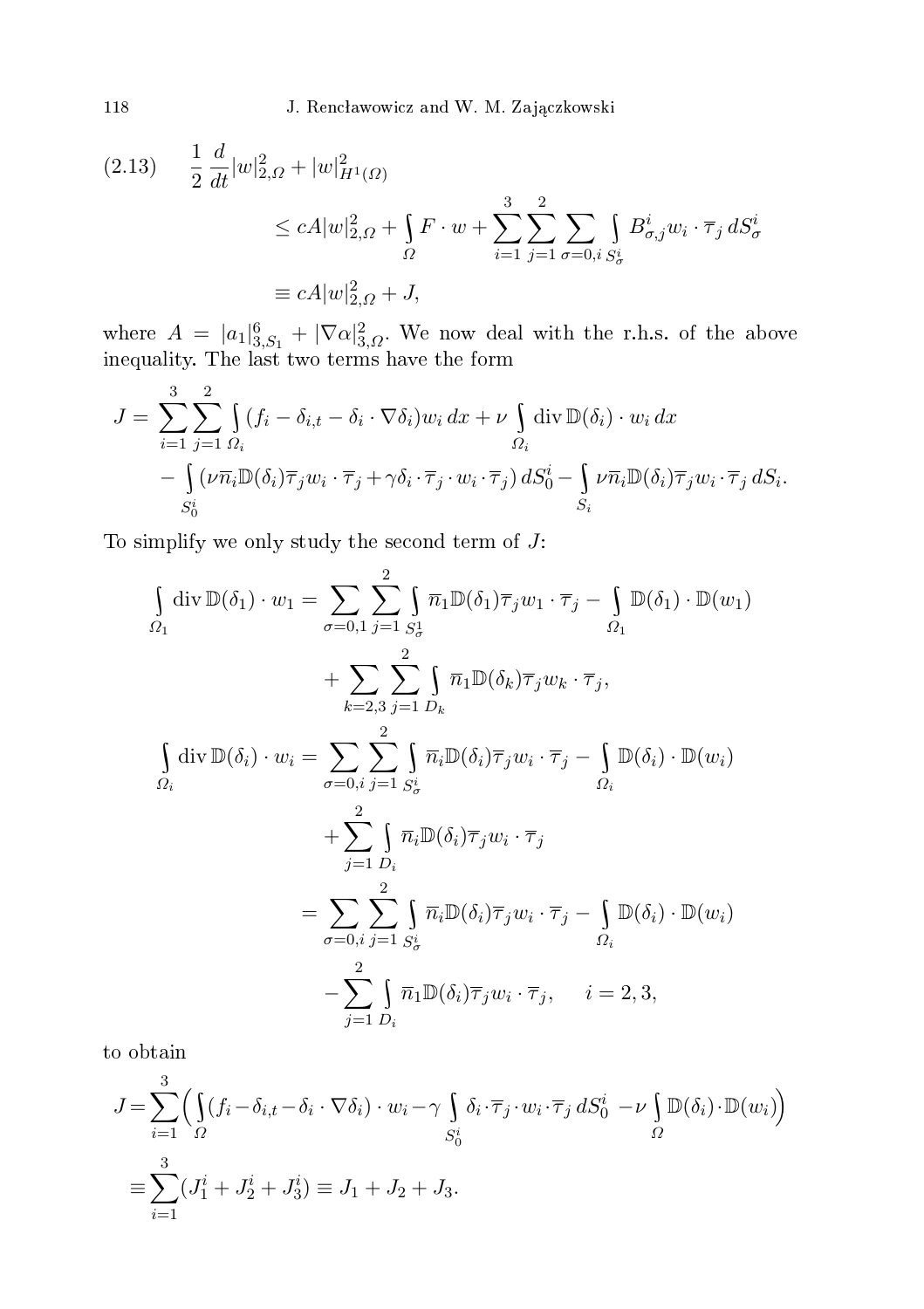Then

$$
|J_1| \leq \varepsilon_5 |w|_{6,\Omega}^2 + c(1/\varepsilon_5)(|f|_{6/5,\Omega}^2 + |\delta_t|_{6/5,\Omega}^2 + |\delta \cdot \nabla \delta|_{6/5,\Omega}^2),
$$

where

$$
|\delta_t|_{6/5,\Omega} \le |\alpha_t|_{6/5,\Omega} + |\nabla \varphi_t|_{6/5,\Omega} \le |\alpha_t|_{6/5,\Omega} + \Big|\int_{\Omega} \nabla G \nabla \alpha_t \Big|_{6/5,\Omega}
$$
  

$$
\le c(|\alpha_t|_{6/5,\Omega} + |\nabla \alpha_t|_{6/5,\Omega}),
$$

and G is the Green function for the problem for  $\varphi$ . Similarly,

$$
|\delta \cdot \nabla \delta|_{6/5,\Omega} \leq |\delta|_{3,\Omega} |\nabla \delta|_{2,\Omega} \leq c|\alpha|_{W_3^1(\Omega)} |\nabla \alpha|_{2,\Omega}.
$$

We examine  $J_2$  and  $J_3$  to get

$$
|J_2| \leq \varepsilon_6 |w|_{H^1(\Omega)}^2 + c(1/\varepsilon_6) \Big( |\alpha|_{2,S_0}^2 + \sum_{j=1}^2 |\overline{\tau}_j \cdot \nabla \varphi|_{2,S_0}^2 \Big)
$$
  
\n
$$
\leq \varepsilon_6 |w|_{H^1}^2 + c(1/\varepsilon_6) (|\alpha|_{2,S_0}^2 + |\nabla \alpha|_{2,\Omega}^2),
$$
  
\n
$$
|J_3| \leq \varepsilon_7 |w|_{H^1(\Omega)}^2 + c(1/\varepsilon_7) |\mathbb{D}(\delta)|_{2,\Omega}^2
$$
  
\n
$$
\leq \varepsilon_7 |w|_{H^1(\Omega)}^2 + c(1/\varepsilon_7) (|\nabla \alpha|_{2,\Omega} + |\nabla \nabla \varphi|_{2,\Omega})^2
$$
  
\n
$$
\leq \varepsilon_7 |w|_{H^1(\Omega)}^2 + c(1/\varepsilon_7) |\nabla \alpha|_{2,\Omega}^2.
$$

The above estimates yield

$$
|J| \leq \varepsilon |w|_{H^1(\Omega)} + c(1/\varepsilon) [|f|^2_{6/5,\Omega} + |\alpha_t|^2_{6/5,\Omega} + |\nabla \alpha_t|^2_{6/5,\Omega} + |\alpha|^2_{2,S_0}
$$
  
+  $|\nabla \alpha|^2_{2,\Omega} (1 + |\alpha|^2_{W^1_3(\Omega)})]$   
=  $\varepsilon |w|_{H^1(\Omega)} + c(1/\varepsilon) \Gamma^2(t).$ 

Then from (2.13) we obtain

(2.14) 
$$
\frac{1}{2} \frac{d}{dt} |w|_{2,\Omega}^2 + |w|_{H^1(\Omega)}^2 \le c(A|w|_{2,\Omega}^2 + \Gamma^2(t)).
$$

If we set  $A(t) = |a_1|^6_{3,6,S_1^t} + |\nabla \alpha|^2_{3,2,\Omega^t}$ , this can be rewritten as

(2.15) 
$$
\frac{d}{dt}(|w|_{2,\Omega}^2 e^{-cA(t)}) + |w|_{H^1(\Omega)}^2 e^{-cA(t)} \le c\Gamma^2(t)e^{-cA(t)}
$$

and integrated in time:

$$
|w(t)|_{2,\Omega}^2 + e^{cA(t)} \int_0^t |w(t')|_{H^1(\Omega)}^2 e^{-cA(t')} dt' \n\leq c e^{cA(t)} \Big( \int_0^t \Gamma^2(t') e^{-cA(t')} dt' + |w(0)|_{2,\Omega}^2 \Big).
$$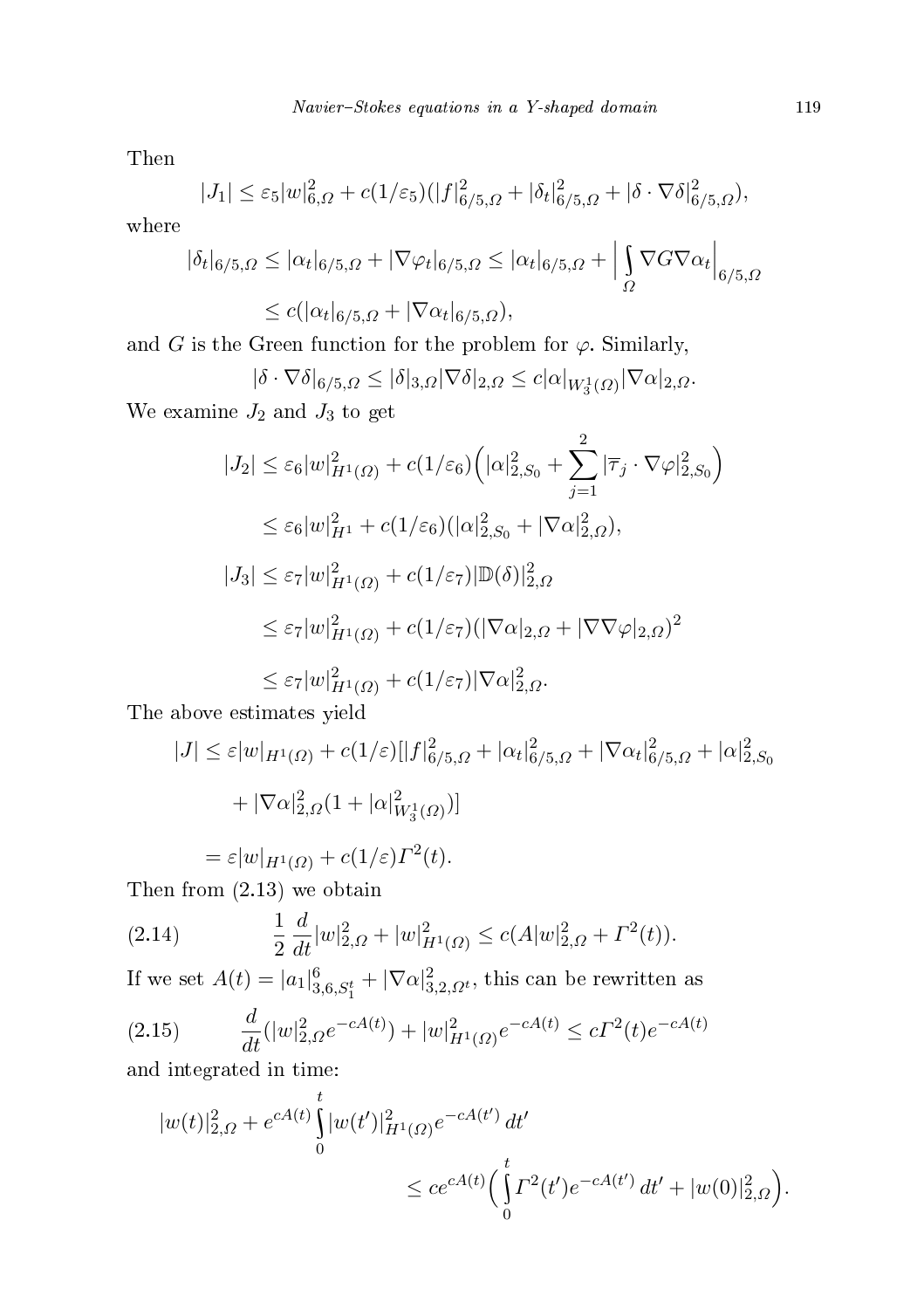We can estimate the r.h.s. and simplify as follows:

$$
|w(t)|_{2,\Omega}^2 + \int_0^t |w(t')|_{H^1(\Omega)}^2 dt' \le ce^{cA(t)} \Big(\int_0^t \Gamma^2(t') dt' + |w(0)|_{2,\Omega}^2\Big).
$$

Omitting the first term on the l.h.s. we get

$$
(2.16) \qquad \int_{0}^{t} |w(t')|_{H^{1}(\Omega)}^{2} dt' \leq c e^{cA(t)} \Big(\int_{0}^{t} \Gamma^{2}(t') dt' + |w(0)|_{2,\Omega}^{2}\Big).
$$

On the other hand, we can omit the second term in  $(2.15)$  to obtain

(2.17) 
$$
\frac{d}{dt}(|w|_{2,\Omega}^2 e^{-cA(t)}) \le c\Gamma^2(t),
$$

and integrate in time to get the estimate for  $|w|_{2,\Omega}$ . Together with (2.16) this gives the result.  $\blacksquare$ 

We have  $v = w + \delta = w + \alpha + \nabla \varphi$  where

$$
\begin{aligned} |\delta|^{2}_{V_{2}^{0}(\varOmega^{T})}&\leq|\delta|^{2}_{2,\infty,\varOmega^{T}}+\int\limits_{0}^{T}\|\delta(t')\|^{2}_{1,\varOmega}\,dt'\\ &\leq|\alpha|^{2}_{2,\infty,\varOmega^{T}}+|\nabla\alpha|^{2}_{2,\infty,\varOmega^{T}}+\int\limits_{0}^{T}\|\alpha(t')\|^{2}_{1,\varOmega}\,dt'. \end{aligned}
$$

Thus, we have the following corollary:

LEMMA 2.4. Let the assumptions of Lemma 2.3 be satisfied and

$$
(2.18)\quad \ A(T) = c(|\alpha|_{2,\infty,\Omega^T}^2 + |\nabla \alpha|_{2,\infty,\Omega^T}^2) + \int_0^T \|\alpha(t')\|_{1,\Omega}^2 dt' < \infty.
$$

Then

$$
(2.19) \t|v|_{V_2^0(\Omega^T)}^2 \le ce^{c(|a_1|_{3,6,S_1^T}^6 + |\nabla \alpha|_{3,2,\Omega}^2)} \left(\int_0^T \Gamma^2(t')\,dt' + |v(0)|_{2,\Omega}^2\right) + \Lambda(T).
$$

3. Weak solutions to  $(2.3)$ . In this section, we follow the ideas from [L, Chapter 6, Section 7]. We will use the Galerkin method to prove the existence of weak solutions to the problem  $(2.3)$ . Namely, we introduce the sequence of approximating functions  $w_N$  given as

$$
w^{N}(x,t) = \sum_{k=1}^{N} C_{kN}(t) a^{k}(x),
$$

where  $\{a^k\}_{k=1}^{\infty}$  is a system of orthogonal functions in  $L_2(\Omega) \cap J_2^0(\Omega)$ . Here,  $J_2^0(\Omega) = \{ f \in H^1(\Omega) : \text{div } f = 0 \}$  and  $\{a^k\}_{k=1}^{\infty}$  is a fundamental system in  $H^1(\Omega)$  with  $\sup_{x \in \Omega} |a^k(x)| < \infty$ ,  $\sup_{x \in \partial \Omega} |a^k(x)| < \infty$ . The coefficients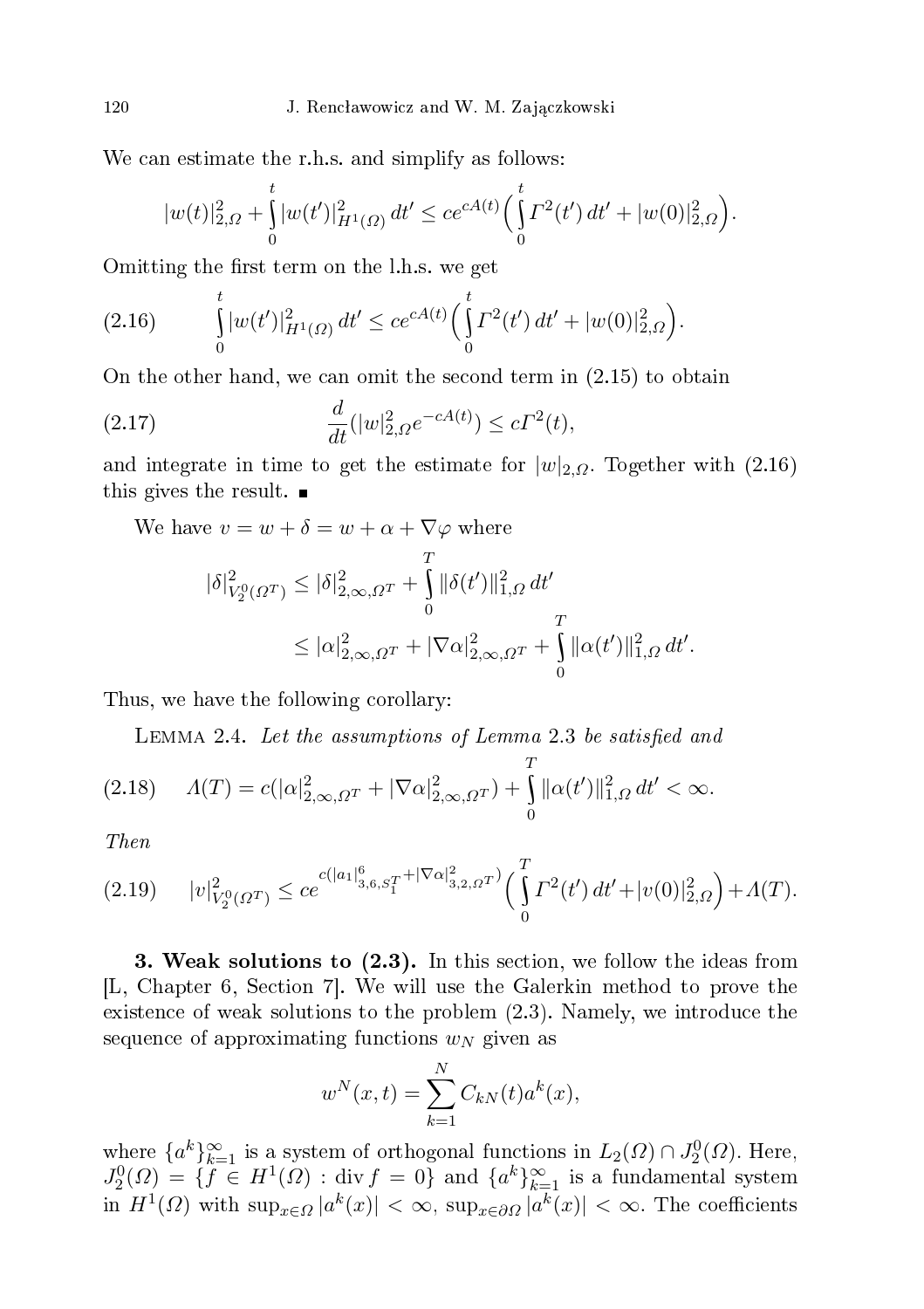$C_{kN}(0)$  are defined by

$$
C_{kN}|_{t=0} = (w_0, a_k), \quad k = 1, ..., N,
$$

and the functions  $w^N$  satisfy the following system with test functions  $a^k$ :

$$
\sum_{i=1}^{3} \left\{ \int_{\Omega_i} \left( \frac{1}{2} \frac{d}{dt} w_i^N a^k + w_i^N \cdot \nabla w_i^N a^k + \delta_i \cdot \nabla w_i^N \cdot w_i^N + w_i^N \cdot \nabla \delta_i \cdot w_i^N \right. \right. \\ \left. + \nu \mathbb{D}(w_i^N) \mathbb{D}(a^k) \right) dx + \gamma \int_{S_0^i} w_i^N \cdot \overline{\tau}_j a^k \overline{\tau}_j dS_0^i \right\}
$$

$$
= \sum_{i=1}^{3} \left( \sum_{j=1}^{2} \sum_{\sigma=0, i} \int_{S_{\sigma}^i} B_{\sigma j}^i a^k \cdot \overline{\tau}_j dS_{\sigma}^i + \int_{\Omega_i} F_i \cdot a^k dx \right)
$$

for  $k = 1, ..., N$ . Thus,  $w^N$  would be a weak solution to (2.3).<br>With  $(f, g) = \int_{\Omega} fg \, dx$  and  $(f, g)_S = \int_S fg \, dS$  this can be rewritten as 3

$$
\sum_{i=1}^{S} \{ (w_{i,t}^{N}, a^{k}) + (w_{i}^{N} \cdot \nabla w_{i}^{N}, a^{k}) + (\delta_{i} \cdot \nabla w_{i}^{N}, a^{k}) + (w_{i}^{N} \cdot \nabla \delta_{i}, a^{k}) + \nu(\mathbb{D}(w_{i}^{N}), \mathbb{D}(a^{k})) + \gamma(w_{i}^{N} \cdot \overline{\tau}_{j}, a^{k} \cdot \overline{\tau}_{j})_{S_{0}^{i}} \}
$$
\n
$$
= \sum_{i=1}^{3} \Big[ \sum_{j=1}^{2} \sum_{\sigma=0, i} (B_{\sigma j}^{i}, a^{k} \cdot \overline{\tau}_{j})_{S_{\sigma}^{i}} + (F_{i}, a^{k}) \Big], \quad k = 1, ..., N.
$$

Thus,

(3.1) 
$$
\begin{aligned}\n\left(\frac{d}{dt}w^N, a^k\right) + (w^N \cdot \nabla w^N, a^k) + (\delta \cdot \nabla w^N, a^k) + (w^N \cdot \nabla \delta, a^k) \\
&+ \nu(\mathbb{D}(w^N), \mathbb{D}(a^k)) + \gamma(w^N \cdot \overline{\tau}_j, a^k \cdot \overline{\tau}_j)S_0 \\
&= \sum_{i=1}^3 \sum_{j=1}^2 \sum_{\sigma=0, i} (B_{\sigma j}, a^k \cdot \overline{\tau}_j)_{S^i_{\sigma}} + (F, a^k), \quad k = 1, \dots, N.\n\end{aligned}
$$

The above equations are in fact a system of ordinary differential equations for the functions  $C_{kN}(t)$ . The properties of the sequence  $a^k$  imply

$$
|w^{N}(\cdot,t)|_{2,\Omega}^{2} = \sum_{k=1}^{N} C_{kN}^{2}(t).
$$

On the other hand, we an obtain a priori bounds for the approximate solutions  $w^N$  of the same form as in  $(2.11)$ :

 $\sigma$ 

$$
(3.2) \quad |w^N|_{V_2^0(\Omega^T)}^2 = \sup_{0 \le t \le T} |w^N|_{2,\Omega} + \int_0^1 |\nabla w^N|_{2,\Omega} dt'
$$
  

$$
\le c e^{c(|a_1|_{3,6,S_1^T}^6 + |\nabla \alpha|_{3,2,\Omega}^2)} \Big(\int_0^T \Gamma^2(t') dt' + |w(0)|_{2,\Omega}^2\Big) \le C.
$$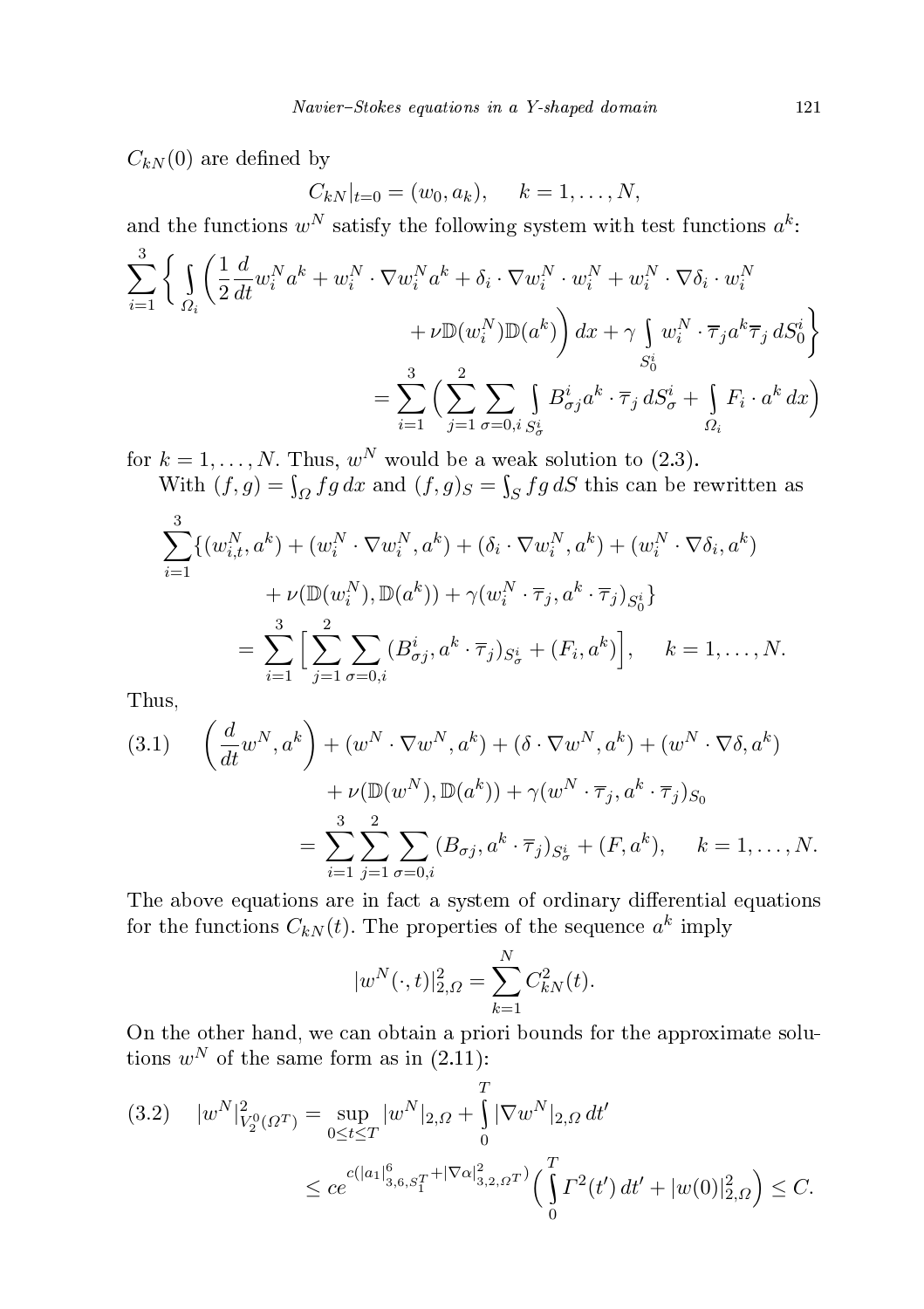Therefore,  $\sup_{0\leq t\leq T}|C_{kN}(t)|$  is bounded on  $[0,T]$  and  $w^N$  are well defined for all times  $t$ .

Define now  $\psi_{N,k} \equiv (w^N(x,t), a^k(x))$ . This sequence is uniformly bounded by  $(3.2)$ . We can also show that it is equicontinuous. Namely, we integrate (3.1) with respect to t from t to  $t + \Delta t$  to obtain

$$
\begin{split}\n&|\psi_{N,k}(t+\Delta t)-\psi_{N,k}(t)| \\
&\leq \sup_{x\in\Omega}|a^k(x)|\int\limits_t^t(|w^N\cdot\nabla w^N|_{2,\Omega}+|\delta\cdot\nabla w^N|_{2,\Omega}|w^N\cdot\nabla\delta|_{2,\Omega}+|F|_{2,\Omega})\,dt' \\
&+ \nu|\nabla a^k|_{2,\Omega}\int\limits_t^t|\nabla w^N|_{2,\Omega}\,dt' \\
&+ \gamma\sup_{x\in S}|a^k(x)|\int\limits_t^{t+\Delta t}\Big(|w^N\cdot\overline{\tau}_j|_{2,S_0}+\sum_{i=1}^3\sum_{j=1}^2\sum_{\sigma=0,i}|B_{\sigma j}|_{2,S_{\sigma}^i}\Big)\,dt' \\
&\leq \sup_{x\in\Omega}|a^k(x)|\sqrt{\Delta t}\big(\sup_{x\in\Omega}|w^N|_{2,\Omega}(|\nabla w^N|_{2,\Omega^T}+|\nabla\delta|_{2,\Omega^T}) \\
&+ \sup_{x\in\Omega}|\delta|_{2,\Omega}|\nabla w^N|_{2,\Omega^T}\big) \\
&+ \sup_{x\in\Omega}|a^k(x)|\int\limits_t^t|F|_{2,\Omega}\,dt'+\nu|\nabla a^k|_{2,\Omega}\sqrt{\Delta t}\,|\nabla w^N|_{2,\Omega^T} \\
&+ \gamma\sup_{x\in S}|a^k(x)|\bigg(\sqrt{\Delta t}\,|\nabla w^N|_{2,\Omega^T}+\int\limits_t^{t+\Delta t}\sum_{j=1}^2|B_j|_{2,S}\bigg)\,dt' \\
&\leq C(k)\Big(\sqrt{\Delta t}+\int\limits_t^{t+\Delta t}(|F|_{2,\Omega}+\sum_{j=1}^2|B_j|_{2,S})\,dt'\Big).\n\end{split}
$$

We can see that for given k and  $N \geq k$  the r.h.s. tends to zero as  $\Delta t \to 0$ uniformly in N. Thus, one can choose a subsequence  $N_m$  such that  $\psi_{N_m,k}$ converges as  $m \to \infty$  uniformly to some continuous function  $\psi_k$  for any given  $k$ . Since the limit function  $w$  is defined as

$$
w(x,t) = \sum_{k=1}^{\infty} \psi_k(t) a^k(x),
$$

we conclude that  $(w^{N_m} - w, \psi)$  tends to zero as  $m \to \infty$  uniformly with respect to  $t \in [0,T]$  for any  $\psi \in J_2^0(\Omega)$ , and  $w(x,t)$  is continuous in t in the weak topology. Moreover, estimate (3.2) remains true for the limit function w.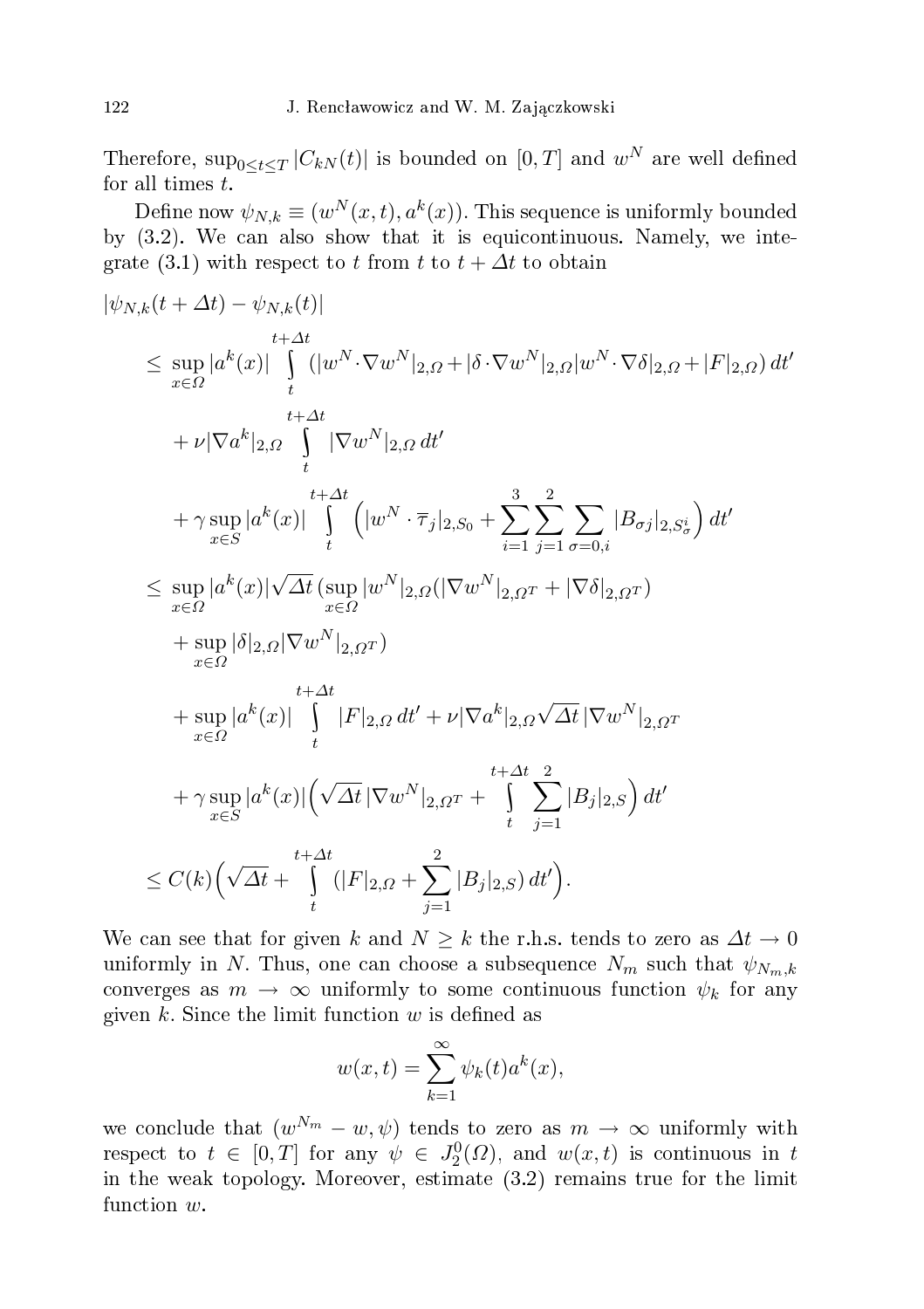We will show that  $\{w^{N_m}\}$  converges strongly in  $L_2(\Omega^T)$ . To this end, we need to apply the following version of the Friedrichs lemma: for any  $\varepsilon > 0$ , there exists  $N_{\varepsilon}$  such that for any  $u \in W_2^1(\Omega)$ ,

$$
||u||_{2,\Omega}^2 \le \sum_{k=1}^{N_{\varepsilon}} (u, a^k) + \varepsilon ||\nabla u||_{2,\Omega}^2.
$$

This in terms of  $u = w^{N_m} - w^{N_l}$  reads

$$
||w^{N_m}-w^{N_l}||_{2,\Omega^T}^2 \leq \sum_{k=1}^{N_{\varepsilon}} \int_{0}^{T} (w^{N_m}-w^{N_l},a^k) dt + \varepsilon ||\nabla w^{N_m}-\nabla w^{N_l}||_{2,\Omega^T}^2.
$$

By  $(3.2)$ , we have

$$
\|\nabla w^{N_m}-\nabla w^{N_l}\|_{2,\varOmega^T}^2\leq 2C^2
$$

for some constant C. The above integral, for given  $N_{\varepsilon}$ , can be arbitrarily small provided m and l are sufficiently large, so it tends to zero as  $m, l \to \infty$ . Therefore,  $\{w^{N_m}\}\$ converges strongly in  $L_2(\Omega^T)$ .

We summarize the above convergence properties of the sequence  $\{w^{N_m}\}$ :

- (i)  $w^{N_m} \to w$  strongly in  $L_2(\Omega^T)$  for some w,
- (ii)  $w^{N_m} \to w$  weakly in  $L_2(\Omega)$  uniformly with respect to  $t \in [0, T]$ ,
- (iii)  $\nabla w^{N_m} \to \nabla w$  weakly in  $L_2(\Omega^T)$ .

For given  $\Phi^k = \sum_{j=1}^k d_j(t) a^j(x)$ , the sequence  $\{w^{N_m}\}$  satisfies the identities

$$
\int_{\Omega} \left( \frac{d}{dt} w^{N_m} \Phi^k + (w^{N_m} \cdot \nabla w^{N_m} + \delta \cdot \nabla w^{N_m} + w^{N_m} \cdot \nabla \delta) \Phi^k + \nu \mathbb{D}(w^{N_m}) \mathbb{D}(\Phi^k) \right) dx
$$
  
3 2

$$
+ \gamma \int_{S_0} w^{N_m} \cdot \overline{\tau}_j \Phi^k \cdot \overline{\tau}_j dS_0 = \sum_{i=1}^3 \sum_{j=1}^2 \sum_{\sigma=0, i} \int_{S^i_{\sigma}} B_{\sigma j} \Phi^k \cdot \overline{\tau}_j dS^i_{\sigma} + \int_{\Omega} F \Phi^k dx.
$$

Then we can pass to the limit as  $m \to \infty$  to obtain the identity for w. The conditions div  $w^N = 0$ ,  $w^N \cdot \overline{n}|_{S^T} = 0$  stay true for the limit function w as well.

It remains to consider the limit  $\lim_{t\to 0} w(x,t)$ . We note that the  $w^{N_m}$ satisfy the relation (2.12) (if we use the test function  $w^{N_m}$ ). This yields

$$
|w^{N_m}|_{2,\Omega} \le |w_0|_{2,\Omega} + \int_0^t (|F|_{2,\Omega} + |B|_{2,S}) dt'.
$$

In the limit  $m \to \infty$  we obtain

$$
|w|_{2,\Omega} \le |w_0|_{2,\Omega} + \int_0^t (|F|_{2,\Omega} + |B|_{2,S}) dt',
$$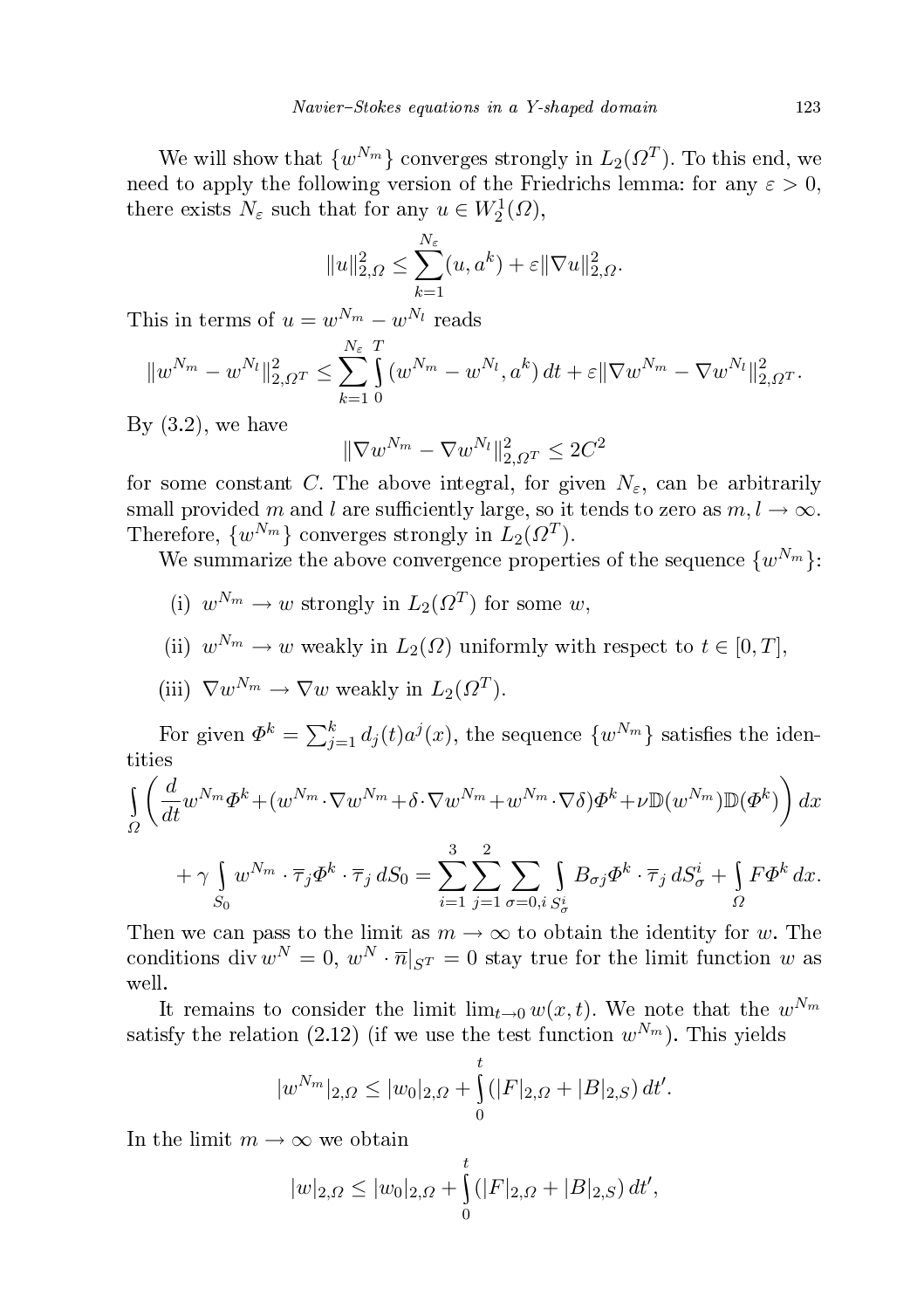whi
h implies

$$
\overline{\lim}_{t \to 0} |w|_{2,\Omega} \le |w_0|_{2,\Omega}.
$$

On the other hand, since  $w^{N_m}$  tends to w as  $m \to \infty$ , we have  $|w^{N_m} - w_0|_{2,\Omega}$  $\rightarrow$  0. Therefore,  $|w^{N_m} - w_0| \rightarrow 0$  weakly in  $L_2(\Omega)$  as  $t \rightarrow 0$  and

$$
|w_0|_{2,\Omega} \le \lim_{t \to 0} |w|_{2,\Omega}.
$$

We conclude that the limit  $\lim_{t\to 0} |w|_{2,\Omega}$  exists and is equal to  $|w_0|_{2,\Omega}$  where the convergence is strong, in the  $L_2(\Omega)$  norm.

Consequently, we have proved the following result.

THEOREM 1. Let the assumptions of Lemma 2.3 be satisfied. Then there exists a weak solution w to problem  $(2.3)$  such that w is weakly continuous with respect to t in  $L_2(\Omega)$  norm and w converges to  $w_0$  as  $t \to 0$  strongly in  $L_2(\Omega)$  norm.

4. Appendix: sket
h of proof of Lemma 2.1. We dis
uss the properties of the functions  $\varphi_i, i=1,2,3,$  solving problem (2.1). To this end, we need the notion of a regularizer and a partition of unity for the domain  $\Omega$ . Namely, let us define two collections of open subsets  $\{\omega^{(k)}\}$  and  $\{\Omega^{(k)}\}, k \in \mathcal{M} \cup \mathcal{N},$ such that  $\overline{\omega^{(k)}} \subset \Omega^{(k)} \subset \Omega$ ,  $\bigcup_k \omega^{(k)} = \bigcup_k \Omega^{(k)} = \Omega$ ,  $\overline{\Omega^{(k)}} \cap S = \emptyset$  for  $k \in \mathcal{M}$ and  $\overline{\Omega^{(k)}} \cap S \neq \emptyset$  for  $k \in \mathcal{N}$ . We assume that at most a finite number of  $\Omega^{(k)}$ have nonempty intersection.

We will treat in more detail only the local problem on some sufficiently small subset  $\Omega^N \subset \Omega$  such that  $\Omega^N \cap D_2 \neq \emptyset$  and  $\Omega^N \cap S_0^i \neq \emptyset$ ,  $i = 1, 2$ . The case of a domain that intersects  $D_3$  is analogous and subsets that lie entirely (i.e. with their closures) in one of  $\Omega^i$ ,  $i = 1, 2, 3$ , are much easier to treat.

First, we straighten the boundary  $(S_0^1 \cup S_0^2) \cap \Omega^N$  and by the reflection technique we transform the problem on  $\Omega^N$  to an equivalent problem on some subset  $\Omega^M$  where  $\Omega^M \cap D_2 \neq \emptyset$  and  $\text{int}\{\Omega^M\} \cap S_0^i \neq \emptyset$ ,  $i = 1, 2$  (see Figure 2.)

The system (2.1) now reads

$$
-\Delta \varphi_1 = \text{div }\alpha_1 \quad \text{ in } \Omega^M \cap \Omega_1,
$$
  

$$
-\Delta \varphi_2 = \text{div }\alpha_2 \quad \text{ in } \Omega^M \cap \Omega_2,
$$
  

$$
\left. \frac{\partial \varphi_1}{\partial n_1} \right|_{D_2} = \left. \frac{\partial \varphi_2}{\partial n_1} \right|_{D_2}.
$$

Here, we denote in fact by  $\varphi$  the new function  $\varphi \zeta$  where  $\zeta$  is a smooth function with compact support in  $\Omega^M$ . In the new coordinates the local problem on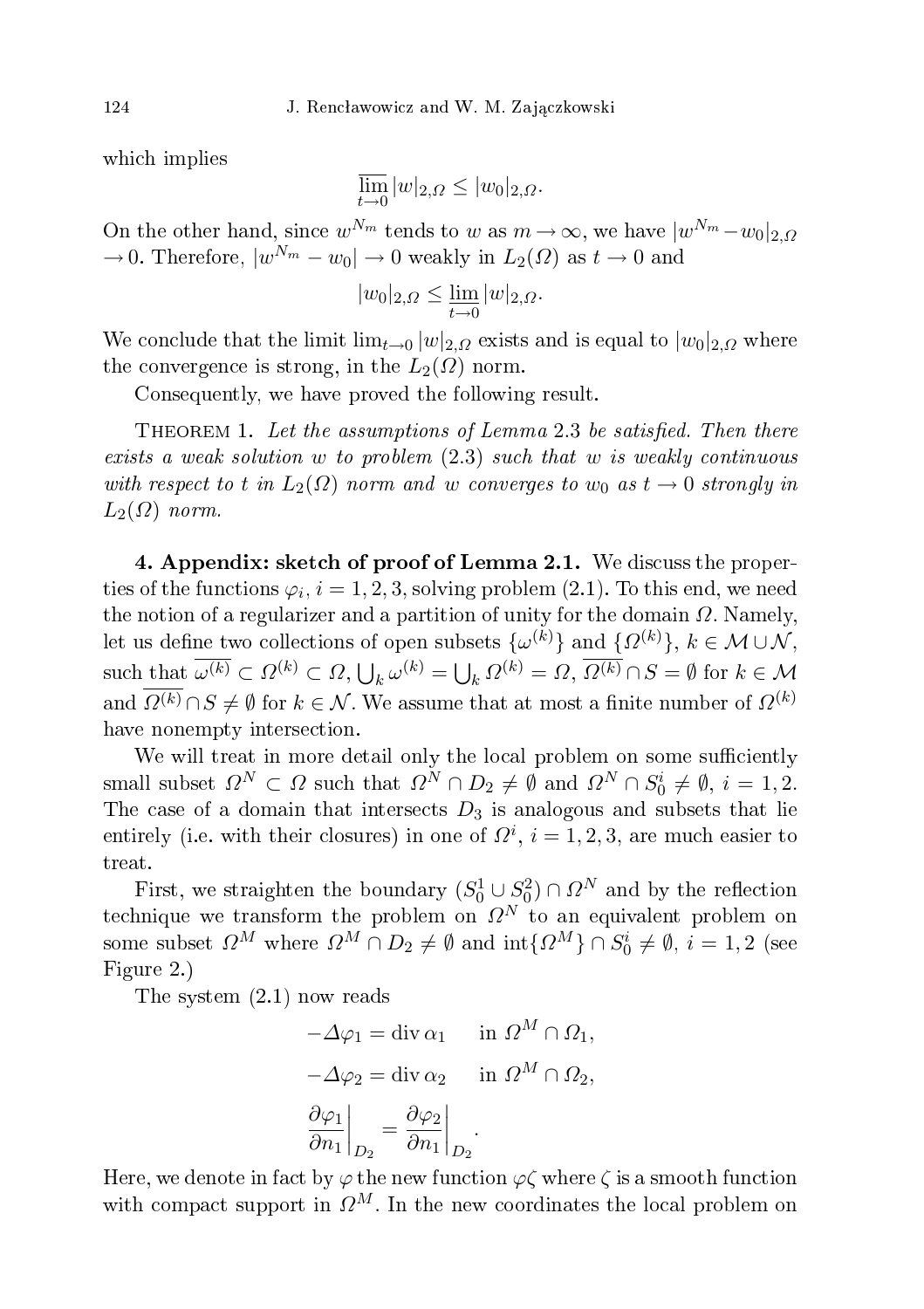

Fig. 2. Transformation from  $\Omega^N$  to  $\Omega^M$ 

 $\varOmega^M$  takes the following form in a half-space:

(4.1)  
\n
$$
-\Delta \varphi_1 = \text{div } \alpha_1 \quad \text{for } x_3 > 0,
$$
\n
$$
-\Delta \varphi_2 = \text{div } \alpha_2 \quad \text{for } x_3 < 0,
$$
\n
$$
\left.\frac{\partial \varphi_1}{\partial x_3}\right|_{x_3=0} = \left.\frac{\partial \varphi_2}{\partial x_3}\right|_{x_3=0},
$$

and it is completed with the conditions at infinity:

 $\varphi_1 \to 0$  as  $x_3 \to \infty$ ,  $\varphi_2 \to 0$  as  $x_3 \to -\infty$ . (4.2)

We introduce new functions  $u_i = \varphi_i - \widetilde{\varphi}_i$  where  $\widetilde{\varphi}_i$  satisfy the first two equations of the system (4.1). Therefore, we onsider the equivalent problem

$$
-\Delta u_1 = 0 \quad \text{for } x_3 > 0,
$$
  
\n
$$
-\Delta u_2 = 0 \quad \text{for } x_3 < 0,
$$
  
\n
$$
\frac{\partial u_1}{\partial x_3} - \frac{\partial u_2}{\partial x_3}\Big|_{x_3=0} = \frac{\partial \tilde{\varphi}_2}{\partial x_3} - \frac{\partial \tilde{\varphi}_1}{\partial x_3}\Big|_{x_3=0} = -\psi_1,
$$
  
\n
$$
u_1 - u_2|_{x_3=0} = \tilde{\varphi}_2 - \tilde{\varphi}_1 \equiv \psi_2,
$$
  
\n
$$
u_1 \to 0 \quad \text{as } x_3 \to \infty,
$$
  
\n
$$
u_2 \to 0 \quad \text{as } x_3 \to -\infty.
$$

Applying the Fourier transform (with respect to  $x' = (x_1, x_2)$ ), i.e.

$$
\widetilde{u}(\xi, x_3) = \int_{\mathbb{R}^2} e^{-i\xi x'} u(x', x_3) dx',
$$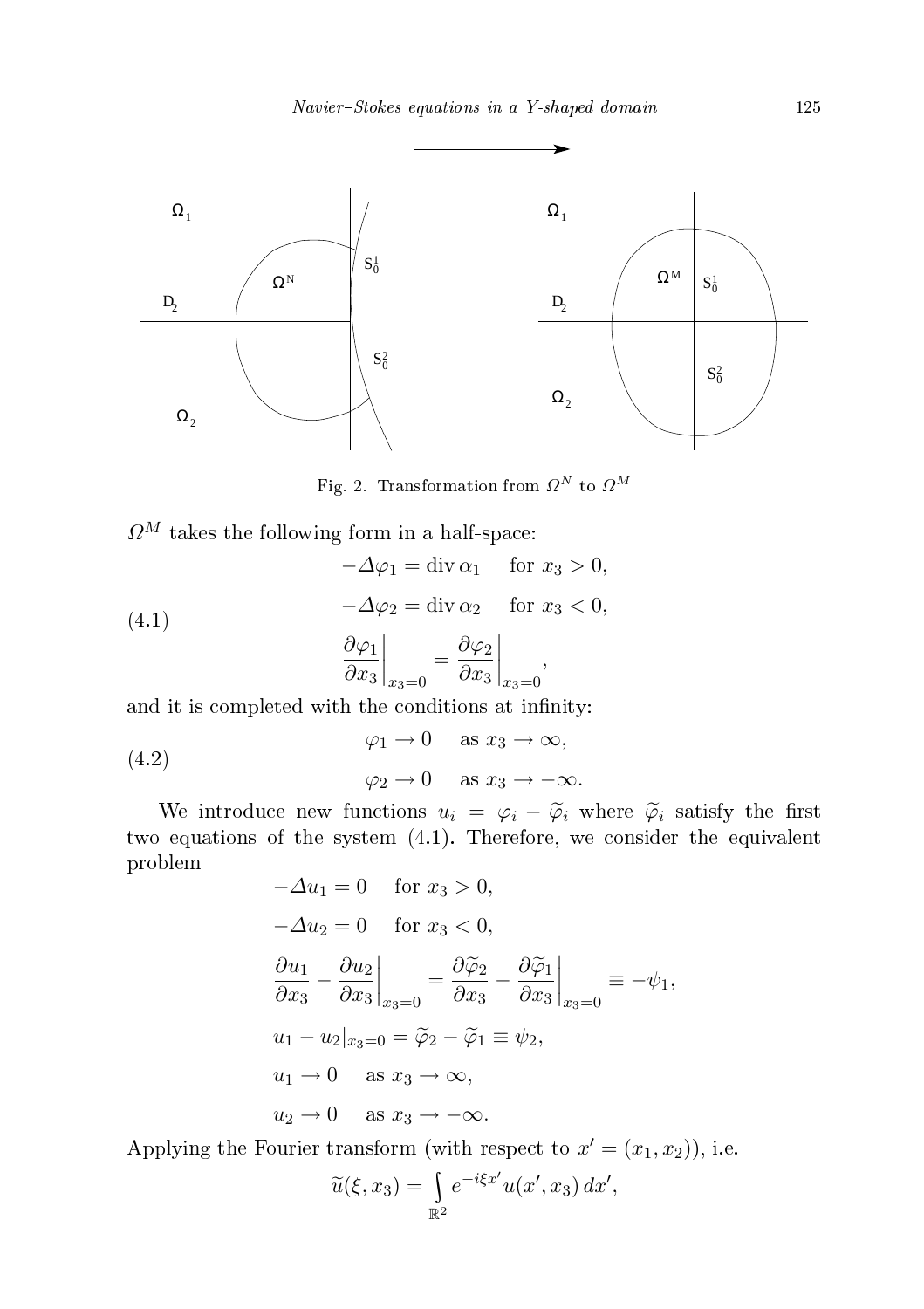where  $\xi = (\xi_1, \xi_2)$  and  $\xi \cdot x' = \xi_1 x_1 + \xi_2 x_2$ , we obtain the problem

(4.3)  
\n
$$
\xi^2 \widetilde{u}_1 - \frac{\partial^2 \widetilde{u}_1}{\partial x_3^2} = 0 \quad \text{for } x_3 > 0,
$$
\n
$$
\xi^2 \widetilde{u}_2 - \frac{\partial^2 \widetilde{u}_2}{\partial x_3^2} = 0 \quad \text{for } x_3 < 0,
$$
\n
$$
\frac{\partial \widetilde{u}_1}{\partial x_3} - \frac{\partial \widetilde{u}_2}{\partial x_3} \Big|_{x_3=0} = -\widetilde{\psi}_1,
$$
\n
$$
\widetilde{u}_1 - \widetilde{u}_2|_{x_3=0} = \widetilde{\psi}_2,
$$
\n
$$
\widetilde{u}_1 \to 0 \quad \text{as } x_3 \to \infty,
$$
\n
$$
\widetilde{u}_2 \to 0 \quad \text{as } x_3 \to -\infty.
$$

We can easily find the solutions

 $\widetilde{u}_1 = c_1 e^{-|\xi| x_3}, \quad \widetilde{u}_2 = c_2 e^{|\xi| x_3},$ 

where

$$
c_1 + c_2 = \widetilde{\psi}_1, \quad c_1 - c_2 = \widetilde{\psi}_2,
$$

thus

$$
c_1 = \frac{1}{2} (\widetilde{\psi}_1 + \widetilde{\psi}_2), \quad c_2 = \frac{1}{2} (\widetilde{\psi}_1 - \widetilde{\psi}_2).
$$

We want to use  $\widetilde{u}_i$  to estimate the  $H^2$  norm of  $u_i$ . By way of example, we examine  $\widetilde{u}_1$ . We observe that

$$
\int_{0}^{\infty} |\tilde{u}_{1}|^{2} = \int_{0}^{\infty} c_{1}^{2} e^{-2|\xi| x_{3}} dx_{3} \leq \frac{c}{|\xi|},
$$
  

$$
\left\| \frac{d}{dx_{3}} \tilde{u}_{1} \right\|_{L_{2}}^{2} = \int_{0}^{\infty} \left| \frac{d}{dx_{3}} \tilde{u}_{1} \right|^{2} = c_{1}^{2} \int_{0}^{\infty} |\xi|^{2} e^{-2|\xi| x_{3}} dx_{3} \leq c|\xi|,
$$
  

$$
\left\| \frac{d^{2}}{dx_{3}^{2}} \tilde{u}_{1} \right\|_{L_{2}}^{2} \leq c|\xi|^{3}.
$$

Consequently,

$$
\sum_{i=1}^{2} \|u_{i}\|_{H^{2}}^{2} = \int \left( [(1+\xi^{2})\widetilde{u}]^{2} + \left| \frac{d^{2}}{dx_{3}^{2}}\widetilde{u} \right|^{2} \right) d\xi
$$
  
\n
$$
\leq \int \left( (1+\xi^{2})^{2} \frac{|\widetilde{\psi}|^{2}}{|\xi|} + |\xi|^{3} |\widetilde{\psi}|^{2} \right) d\xi_{1} d\xi_{2}
$$
  
\n
$$
\leq c \|\widetilde{\psi}\|_{H^{3/2}(\mathbb{R}^{2})}^{2} \leq c \|\widetilde{\alpha}\|_{H^{1}(\mathbb{R}^{3})}.
$$

Hence, by the regularizer technique and the a priori estimate on  $\varphi$ ,

$$
\sum_{i=1}^{3} \int_{\Omega_i} |\nabla \varphi_i|^2 \leq c \sum_{i=1}^{3} \int_{\Omega_i} |\nabla \alpha_i|^2
$$

we deduce the statement of Lemma 2.1 and the estimate  $(2.2)$ .